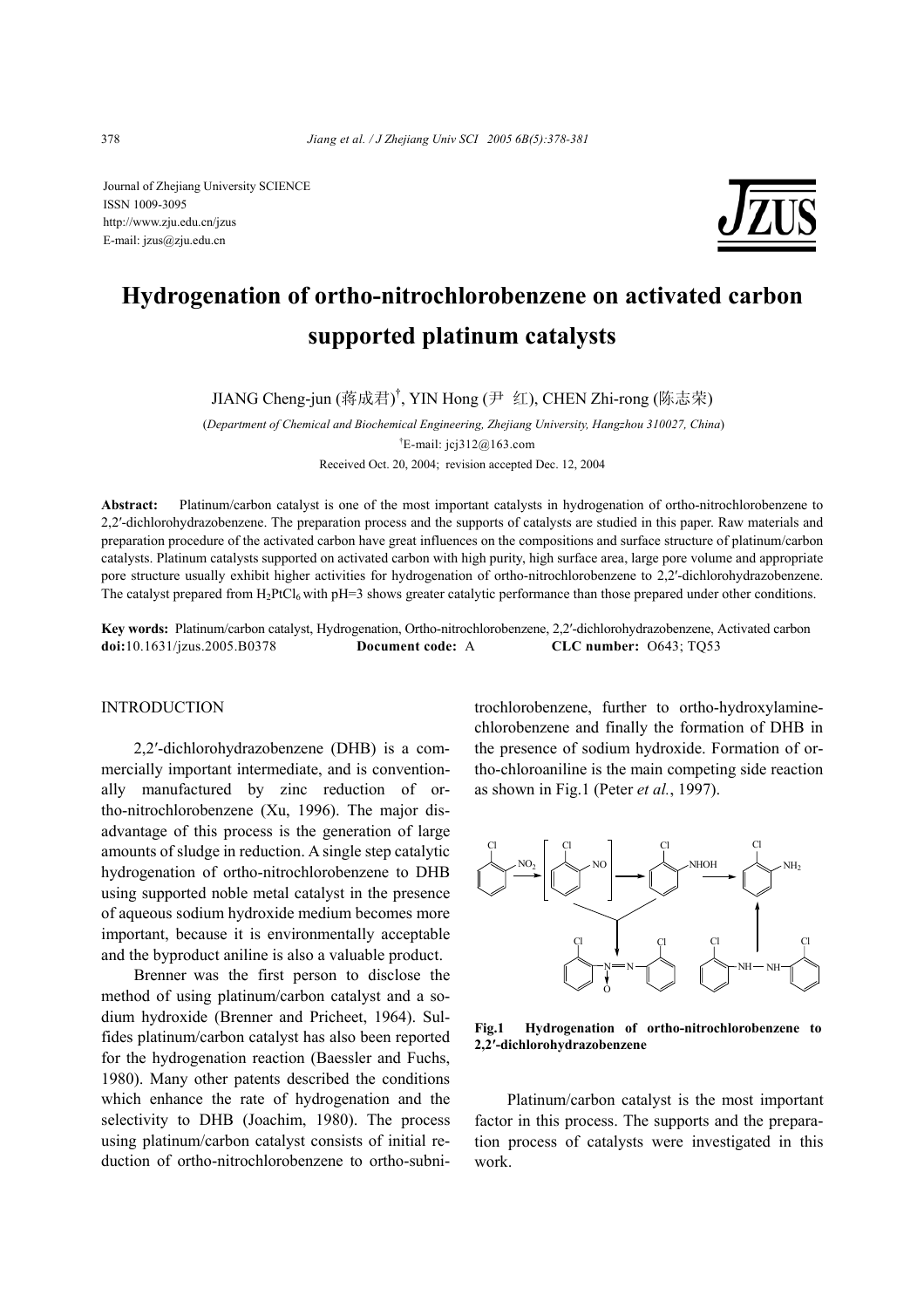# EXPERIMENTAL DETAILS

## **Materials and apparatus**

The active carbon (C1: SH767, C2: SH660, C3: SH602, C4: SH772) was purchased from the Shanghai Activated Carbon Co. Ltd. (China), (pH around 5.3). Hydrogen gas with purity >99.9% was supplied by the Shanghai Pujiang Hydrogen Co. Ltd. (China) and ortho-nitrochlorobenzene was from Changshan Chemical Co. Ltd. (China). Toluene, sodium hydroxide, and formaldehyde were purchased from the Shanghai Chemical Reagent Co. Ltd. (China). All hydrogenation experiments were carried out in a 1000 cm<sup>3</sup> hastelloy reactor. The reactor system supplied by the Xinchang Deli Chemical Instrument Co. Ltd. (China) consisted of an agitated vessel equipped with gas inlet and outlet system, cooling coil, automatic temperature controller, variable agitation speed controller and safety rupture disc.

## **Catalyst preparation**

Platinum/carbon catalyst (1 wt.%) was prepared by wet impregnation of commercial active carbon with  $H_2PtCl_6$  solution, followed by reduction with formaldehyde at 80 °C. The liquid was filtered and the catalyst was stored in packed bottle.

## **Activity measurements**

In a typical hydrogenation experiment, 250 g ortho-nitrochlorobenzene, 0.1 g catalyst (calculated by platinum), 20 g sodium hydroxide, 60 g water and 80 ml toluene were put into a clean, dry reactor. The reactor was flushed thrice with hydrogen and then heated to a desired temperature. The intermediate and products were analyzed by liquid chromatography (SHIMADZU model SPD-10A, ultraviolet detector and 125 mm×4 mm C18 column). The mobile phase was acetonitrile and water, volume ratio was 55:45, flow rate was 1.05 ml/min and the detection wavelength was 220 nm.

# RESULTS AND DISCUSSION

# **Supports**

Supports are very important to preparation of catalysts. The primary role of the support is to homogeneously disperse and stabilize small metallic

particles and thus provide access to a much larger number of catalytically active atoms than in the corresponding bulk metal even when the latter is grounded to fine power. The most important parameters for the catalyst manufacture are the porosity, pore size distribution of the activated carbon and surface area. The particle size distribution of the powder or granulate, the attrition resistance and the ash content are also important parameters (Auer *et al*., 1998).

The influence of four kinds of activated carbon on the catalyst was compared in this study. Morphology of activated carbon powder as observed by electron microscopy is largely determined by the raw material. Coconut shell, wood and nut based activated carbons are easily recognized, because the nature of the starting material is directly reflected in the final product (Fig.2).



**Fig.2 SEM images of activated carbon, magnification of 500:1 (a) C1; (b) C2; (c) C3; (d) C4**

Typical particle of about 50 µm in diameter shows loose structure, partly due to the nature of the raw material used. C1, C2 and C4 taken at higher magnification reveal well developed macroporosity. Through the macropores the reagent molecules reach the small pores and the active centers located inside the carbon particle. C3 shows dense structure.

Peter *et al.*(1997) selected the salts of V, Fe, Co, Cu, Re, Mo as the reduction promoters and studied hydroxylamine accumulation in hydrogenation of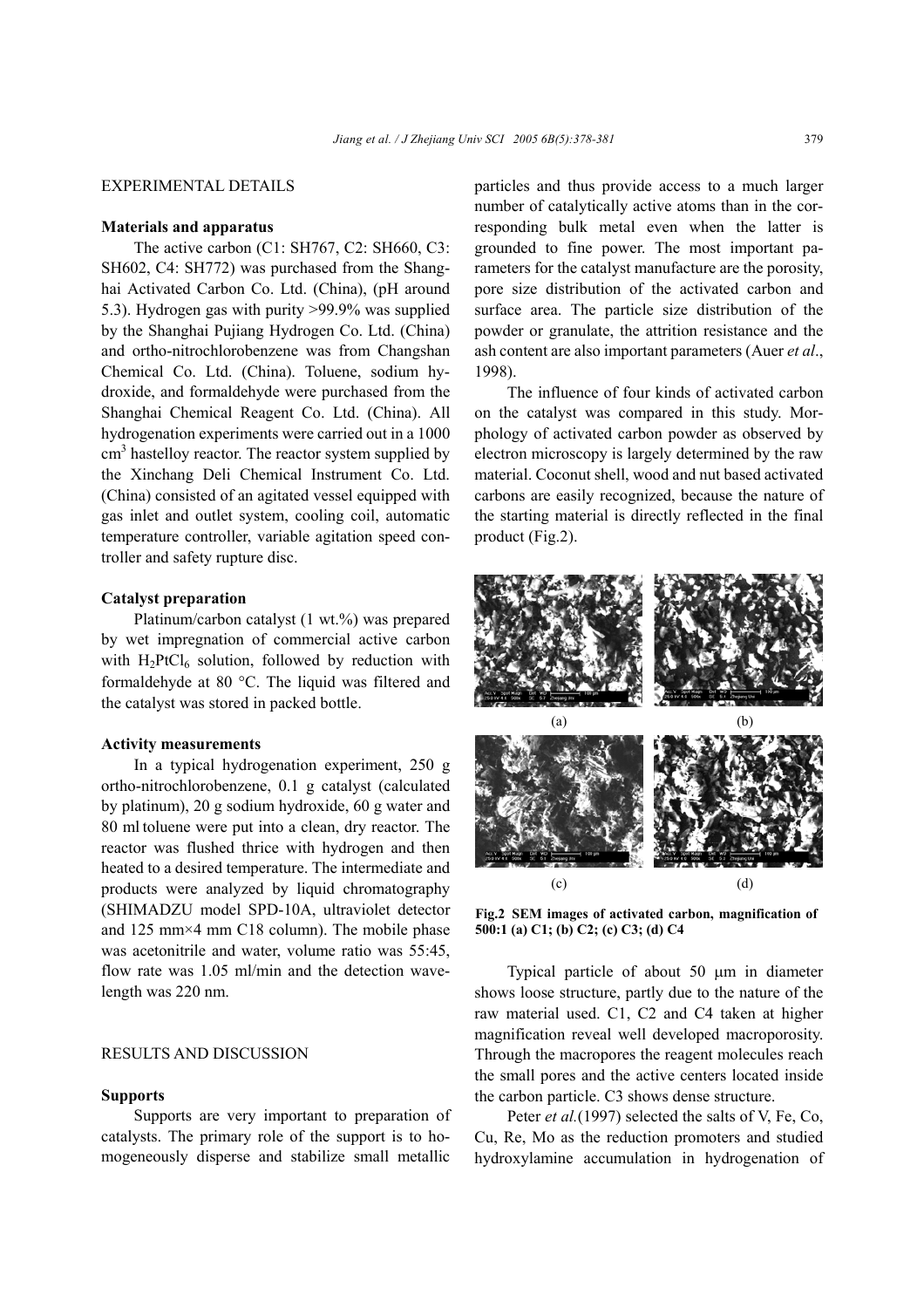nitroarenes. They found that the addition of vanadium as catalytic promoter could increase reaction rate and yield relatively purer products.

In this work, the metal contents of the carbons as determined by IRIS Intrepid II XSP ICP are given in Table 1.

**Table 1 Metal content (µg/g) of active carbon** 

| Metal content | C1    | C <sub>2</sub> | C <sub>3</sub> | C <sub>4</sub> |
|---------------|-------|----------------|----------------|----------------|
| Сu            | 0.113 | 0.084          | 0.102          | 0.086          |
| Fe            | 1.54  | 1.55           | 2.22           | 1.84           |
| Ph            | 0.103 | 0.234          | 0.109          | 0.009          |
| Zn            | 18.01 | 7.27           | 6.03           | 2.53           |
| Ca            | 607.5 | 1101           | 687.4          | 1055           |
| K             | 63.2  | 15.1           | 60.7           | 92.0           |
| Mg            | 135.3 | 389.5          | 243.4          | 294.0          |
| Na            | 78.3  | 12.0           | 198.9          | 48.8           |
| Ash content   | 1.10% | 1.15%          | 1.57%          | $0.80\%$       |
| Selectivity   | 88.7% | 83.4%          | 80.5%          | 77.4%          |

The results showed that the data were irregular. The reason may be that the contents of metal salts were low, that all active sites were covered by platinum, and that the contents of metal salts had little effect on the course of hydrogenation or had less effect than other factors.

Characterization of the porous structure of the support was carried out by nitrogen adsorption at 77 K in Quanta Chrome apparatus and the total surface area was obtained by using the BET equation. The nitrogen (77 K) adsorption isotherms (amount adsorbed in ml/g vs relative pressure) of the supports shown in Fig.3 indicated that C1 had large surface area and well-developed porosity over the range of pore sizes. The amount of adsorption at low relative pressures was large enough and indicated an important contribution of narrow micropores. Furthermore, at higher relative pressures, the isotherm shows a deviation which indicates the presence of wider micropores, and a linear part with a considerable slope, which is due to the contribution of mesopores (2 nm< *d*<50 nm) to total porosity. C2, C4 show very similar micropore volume. C3 has poorly developed porosity and the lowest volume. The difference of the supports porosity can also be better followed by plotting the nitrogen adsorption data in Dubinin-Radush-kevich (D-R) coordinates (Fig.4). The shapes of the plot are

similar. A linear portion at low relative pressures (up to  $P/P_0=0.1$ ) due to the filling of micropores, and upward deviation at higher relative pressure ascribes to the coverage of the surface of wider pores. Furthermore the amount of adsorption on C3 is even lower.



**Fig.3 N2 adsorption isotherms (77 K) of different active carbons**



Fig.4 Dubinin-radush-kevich (D-R) plots for N<sub>2</sub> adsorp**tion at 77 K on active carbon**

The results in Table 2 show C3 with high purity, large surface area and pore volume and appropriate pore structure usually exhibits high activity for the hydrogenation of ortho-nitrochlorobenzene to 2,2′-dichlorohydrazobenzene.

| Table 2 Effects of the supports on the catalysts |                             |               |              |                             |  |  |
|--------------------------------------------------|-----------------------------|---------------|--------------|-----------------------------|--|--|
| Catalyst                                         | $\overline{A}$<br>$(m^2/g)$ | DHB<br>$(\%)$ | R<br>(L/min) | Reuse<br>times              |  |  |
| Pt/C1                                            | 1917.35                     | 88.7          | 0.89         | 10                          |  |  |
| Pt/C2                                            | 1476.58                     | 834           | 10.99        | 3                           |  |  |
| Pt/C3                                            | 980.57                      | 80.5          | 0.30         | 0                           |  |  |
| Pt/C4                                            | 1418.27                     | 774           | 0.59         | $\mathcal{D}_{\mathcal{A}}$ |  |  |

Note: *A*: surface area; DHB: 2,2'-dichlorohydrazobenzene; *R*: H<sub>2</sub> consumed rate